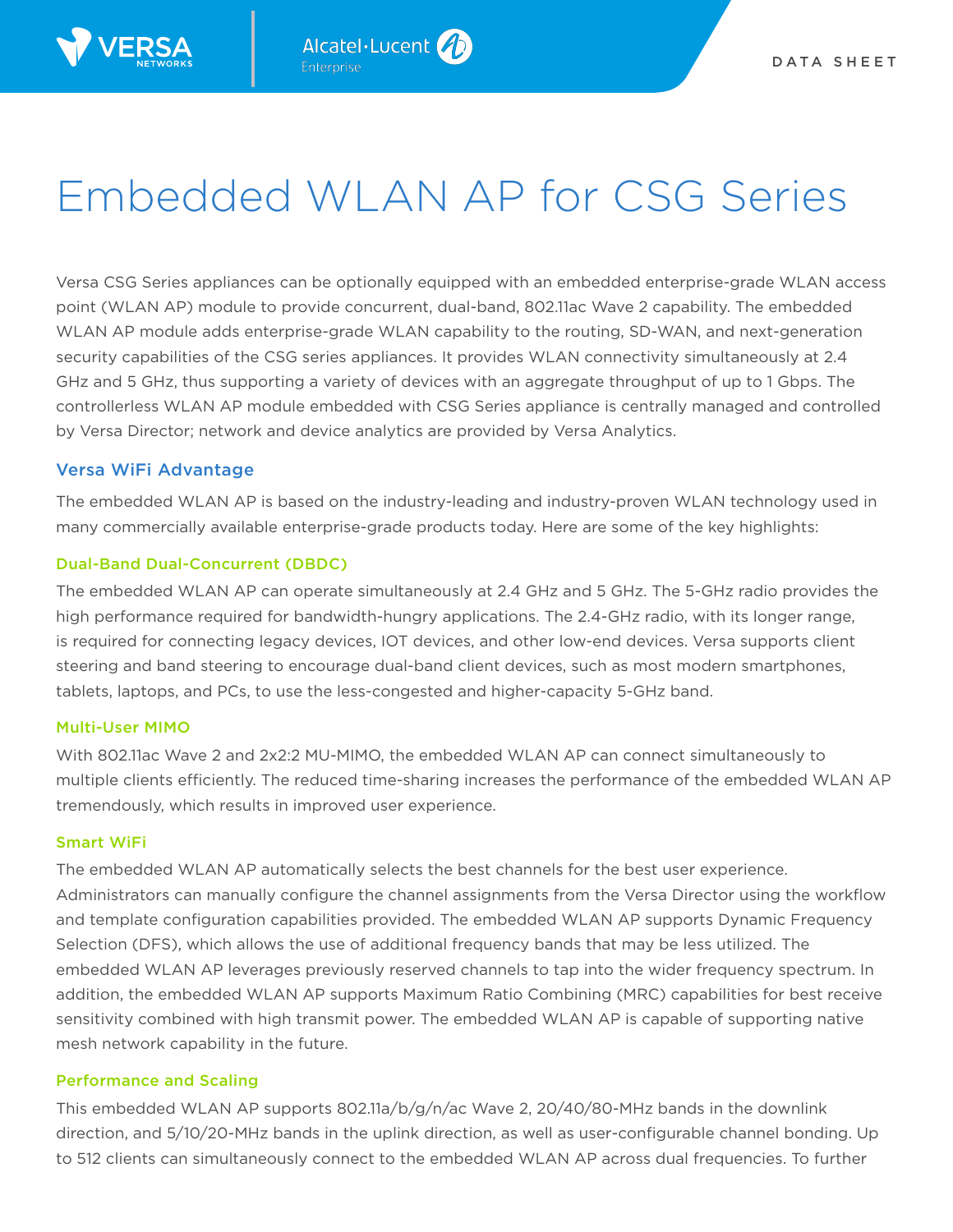improve the user experience, it also supports background screening, autoselection of best (clean) channels, and the DFS channel to tap into a wider frequency spectrum. The optional built-in Qos features of the embedded WLAN AP complement the Versa FlexVNF's elaborate QoS handling to prioritize and manage QoS over the air.

#### **Security**

This embedded WLAN AP supports state-of-the-art WLAN security. WLAN security is provided by 802.11i, AES-CCMP, TKIP, WAPI, WEP, WPA, WPA2, and WPA2 enterprise-based encryption methods.

#### Management

Versa Director is used to configure, manage, and control the embedded WLAN AP. The built-in spectrum analyzer can be used to identify rogue frequencies and eliminate roque devices.

### WLAN Tx Specifications

|                 |                            |                   |                       | <b>Conductive TX Power (dBm)</b> |              |              |               |              | <b>Conductive TX</b> |
|-----------------|----------------------------|-------------------|-----------------------|----------------------------------|--------------|--------------|---------------|--------------|----------------------|
|                 |                            |                   |                       | 2.4 Ghz                          |              | 5 GHz        |               |              | EVM (db)             |
| <b>Protocol</b> | <b>Data Rate</b><br>(MBps) | <b>Modulation</b> | <b>Coding</b><br>Rate | 20 MHZ                           | 40 MHz       | 20 MHz       | <b>40 MHz</b> | 80 MHz       |                      |
| 802.11b         | $\mathbf{1}$               |                   |                       | $17 + / 2dB$                     |              |              |               | $-10$        |                      |
|                 | $\overline{2}$             |                   |                       | $17 + / 2dB$                     | N/A          | N/A          |               |              | $-10$                |
|                 | 5.5                        |                   |                       | $17 + / 2dB$                     |              |              |               |              | $-10$                |
|                 | 11                         |                   |                       | $17 + / 2dB$                     |              |              |               |              | $-10$                |
| 802.11a/g       | 6                          | <b>BPSK</b>       | 1/2                   | $17 + / 2dB$                     |              | $18 + / 2dB$ | N/A           |              | $-5$                 |
|                 | $\overline{9}$             | <b>BPSK</b>       | 3/4                   | $17 + / 2dB$                     | N/A          | $18 + / 2dB$ |               |              | $-8$                 |
|                 | 12                         | <b>QPSK</b>       | 1/2                   | $17 + / 2dB$                     |              | $18 + / 2dB$ |               |              | $-10$                |
|                 | 18                         | <b>QPSK</b>       | 3/4                   | $17 + / 2dB$                     |              | $18 + / 2dB$ |               |              | $-13$                |
|                 | 24                         | 16-QAM            | 1/2                   | $17 + / 2dB$                     |              | $18 + / 2dB$ |               |              | $-16$                |
|                 | 36                         | 16-QAM            | 3/4                   | $17 + / 2dB$                     |              | $17 + / 2dB$ |               |              | $-19$                |
|                 | 48                         | 64-QAM            | 2/3                   | $16 + / 2dB$                     |              | $16 + / 2dB$ |               |              | $-22$                |
|                 | 54                         | 64-QAM            | 3/4                   | $15 + / 2dB$                     | $15 + / 2dB$ |              |               |              | $-25$                |
| 802.11n/ac      | MCS <sub>0</sub>           | <b>BPSK</b>       | 1/2                   | $17 + / 2dB$                     | $17 + / 2dB$ | $18 + / 2dB$ | $18 + / 2dB$  | $18 + / 2dB$ | $-5$                 |
|                 | MCS1                       | <b>QPSK</b>       | 1/2                   | $17 + / 2dB$                     | $17 + / 2dB$ | $18 + / 2dB$ | $18 + / 2dB$  | $18 + / 2dB$ | $-10$                |
|                 | MCS2                       | QPSK              | 3/4                   | $17 + / 2dB$                     | 17 +/2dB     | $18 + / 2dB$ | 18 +/2dB      | $18 + / 2dB$ | $-13$                |
|                 | MCS3                       | 16-QAM            | 1/2                   | $17 + / 2dB$                     | $17 + / 2dB$ | $18 + / 2dB$ | $18 + / 2dB$  | $18 + / 2dB$ | $-16$                |
|                 | MCS4                       | 16-QAM            | 3/4                   | $17 + / 2dB$                     | $17 + / 2dB$ | $17 + / 2dB$ | $17 + / 2dB$  | $17 + / 2dB$ | $-19$                |
|                 | MCS5                       | 64-QAM            | 2/3                   | $16 + / 2dB$                     | $16 + / 2dB$ | $16 + / 2dB$ | $16 + / 2dB$  | $16 + / 2dB$ | $-22$                |
|                 | MCS6                       | 64-QAM            | 3/4                   | $15 + / 2dB$                     | $15 + / 2dB$ | $15 + / 2dB$ | $15 + / 2dB$  | $15 + / 2dB$ | $-25$                |
|                 | MCS7                       | 64-QAM            | 5/6                   | $14 + / 2dB$                     | $14 + / 2dB$ | $15 + / 2dB$ | $15 + / 2dB$  | $15 + / 2dB$ | $-27$                |
|                 | MCS8                       | 256-QAM           | 3/4                   | N/A                              | N/A          | $14 + / 2dB$ | $14 + / 2dB$  | 14 +/2dB     | $-30$                |
|                 | MCS9                       | 256-QAM           | 5/6                   | N/A                              | N/A          | N/A          | $14 + / 2dB$  | $14 + / 2dB$ | $-32$                |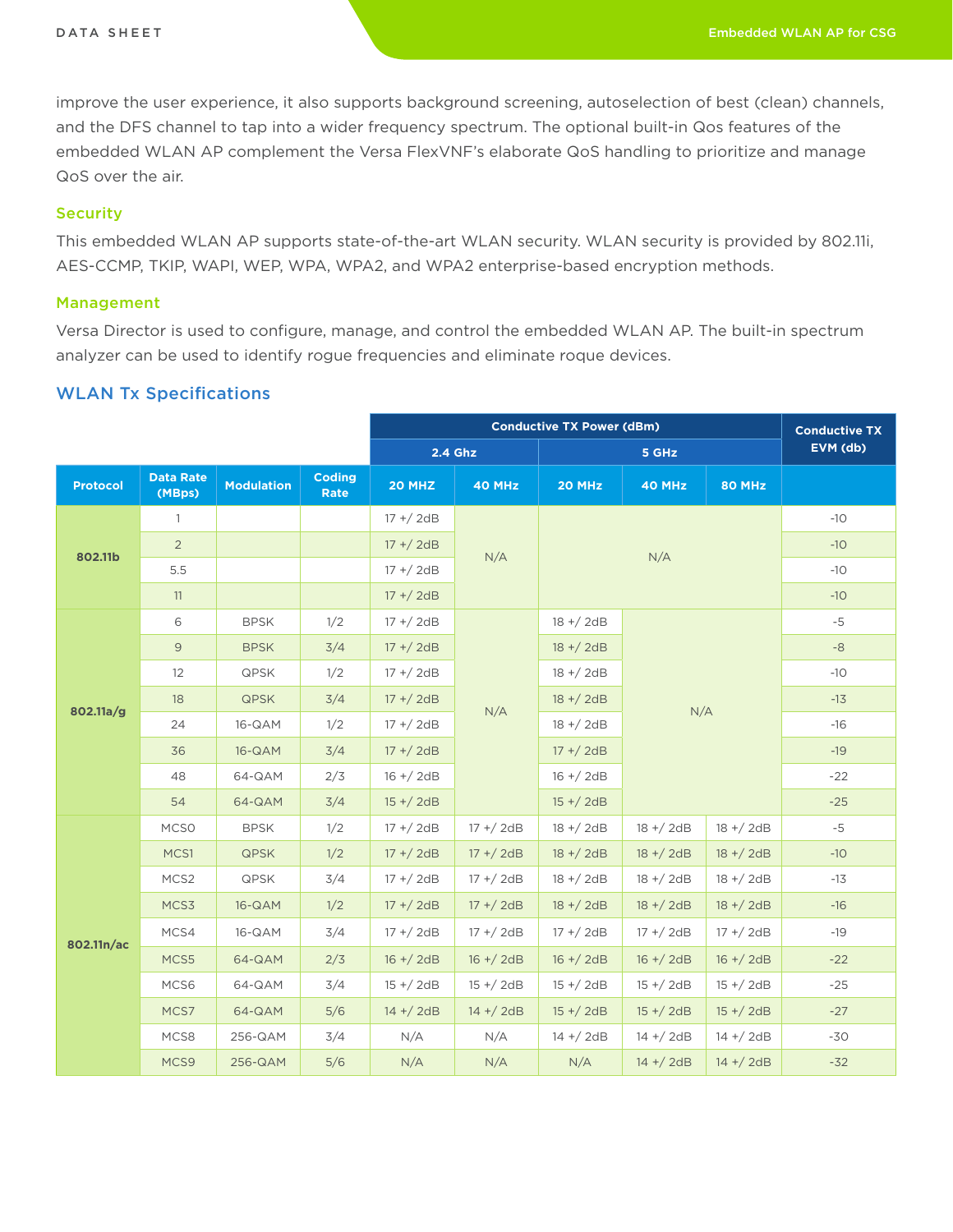# WLAN Rx Specifications

|                 |                         |                   | <b>Conductive</b>  |                              |               |        |  |
|-----------------|-------------------------|-------------------|--------------------|------------------------------|---------------|--------|--|
|                 |                         |                   |                    | Minimum RX Sensitivity (dBm) |               |        |  |
| <b>Protocol</b> | <b>Data Rate (MBps)</b> | <b>Modulation</b> | <b>Coding Rate</b> | 20 MHZ                       | <b>40 MHz</b> | 80 MHz |  |
|                 | $\mathbf{1}$            |                   |                    | $-95$                        |               |        |  |
| 802.11b         | $\overline{2}$          |                   |                    | $-93$                        |               | N/A    |  |
|                 | 5.5                     |                   |                    | $-92$                        |               |        |  |
|                 | 11                      |                   |                    | $-89$                        |               |        |  |
|                 | $\,$ 6 $\,$             | <b>BPSK</b>       | 1/2                | $-89$                        |               |        |  |
|                 | $\mathsf{9}$            | <b>BPSK</b>       | 3/4                | $-88$                        |               |        |  |
|                 | 12                      | QPSK              | 1/2                | $-87$                        | N/A           |        |  |
| 802.11a/g       | 18                      | <b>QPSK</b>       | 3/4                | $-85$                        |               |        |  |
|                 | 24                      | 16-QAM            | 1/2                | $-82$                        |               |        |  |
|                 | 36                      | 16-QAM            | 3/4                | $-79$                        |               |        |  |
|                 | 48                      | 64-QAM            | 2/3                | $-74$                        |               |        |  |
|                 | 54                      | 64-QAM            | 3/4                | $-73$                        |               |        |  |
|                 | MCS <sub>0</sub>        | <b>BPSK</b>       | 1/2                | $-89$                        | $-86$         | $-83$  |  |
|                 | MCS1                    | <b>QPSK</b>       | 1/2                | $-85$                        | $-82$         | $-79$  |  |
|                 | MCS2                    | QPSK              | 3/4                | -83                          | $-80$         | $-77$  |  |
|                 | MCS3                    | 16-QAM            | 1/2                | $-79$                        | $-76$         | $-73$  |  |
| 802.11n/ac      | MCS4                    | 16-QAM            | 3/4                | $-76$                        | $-73$         | $-70$  |  |
|                 | MCS5                    | 64-QAM            | 2/3                | $-72$                        | $-69$         | $-66$  |  |
|                 | MCS6                    | 64-QAM            | 3/4                | $-71$                        | $-68$         | $-65$  |  |
|                 | MCS7                    | 64-QAM            | 5/6                | $-70$                        | $-67$         | $-64$  |  |
|                 | MCS8                    | 256-QAM           | 3/4                | $-67$                        | $-64$         | $-62$  |  |
|                 | MCS9                    | 256-QAM           | 5/6                | N/A                          | $-61$         | $-58$  |  |

# Specifications

| <b>Hardware Type</b>              | Indoor Access Point                                                                                                                    |
|-----------------------------------|----------------------------------------------------------------------------------------------------------------------------------------|
| <b>Radio</b>                      |                                                                                                                                        |
| <b>Number of Radios</b>           | 2                                                                                                                                      |
| <b>Radio Capabilities</b>         | Radio 1: 2.4 GHz 802.11b/g/n (2x2:2 streams) 20/40 MHz (64 QAM)<br>Radio 2: 5 GHz 802.11 a/n/ac (2x2:2 streams) 20/40/80 MHz (256 QAM) |
| <b>Maximum Data Rate**</b>        | Radio 1: Up to 300 Mbps<br>Radio 2: Up to 867 Mbps                                                                                     |
| <b>Supported Frequency Bands*</b> | 2.412-2.462<br>5.180-5240<br>$5.260 - 5.320$<br>5.500-5.700<br>5.745 - 5.825                                                           |
| <b>Max Tx Power</b>               | 20 dBm for 2.4 GHz<br>21 dBm for 5 GHz                                                                                                 |
| <b>Per-Radio Client Support</b>   | 256 client per Radio (Max 512 over both Radios)                                                                                        |